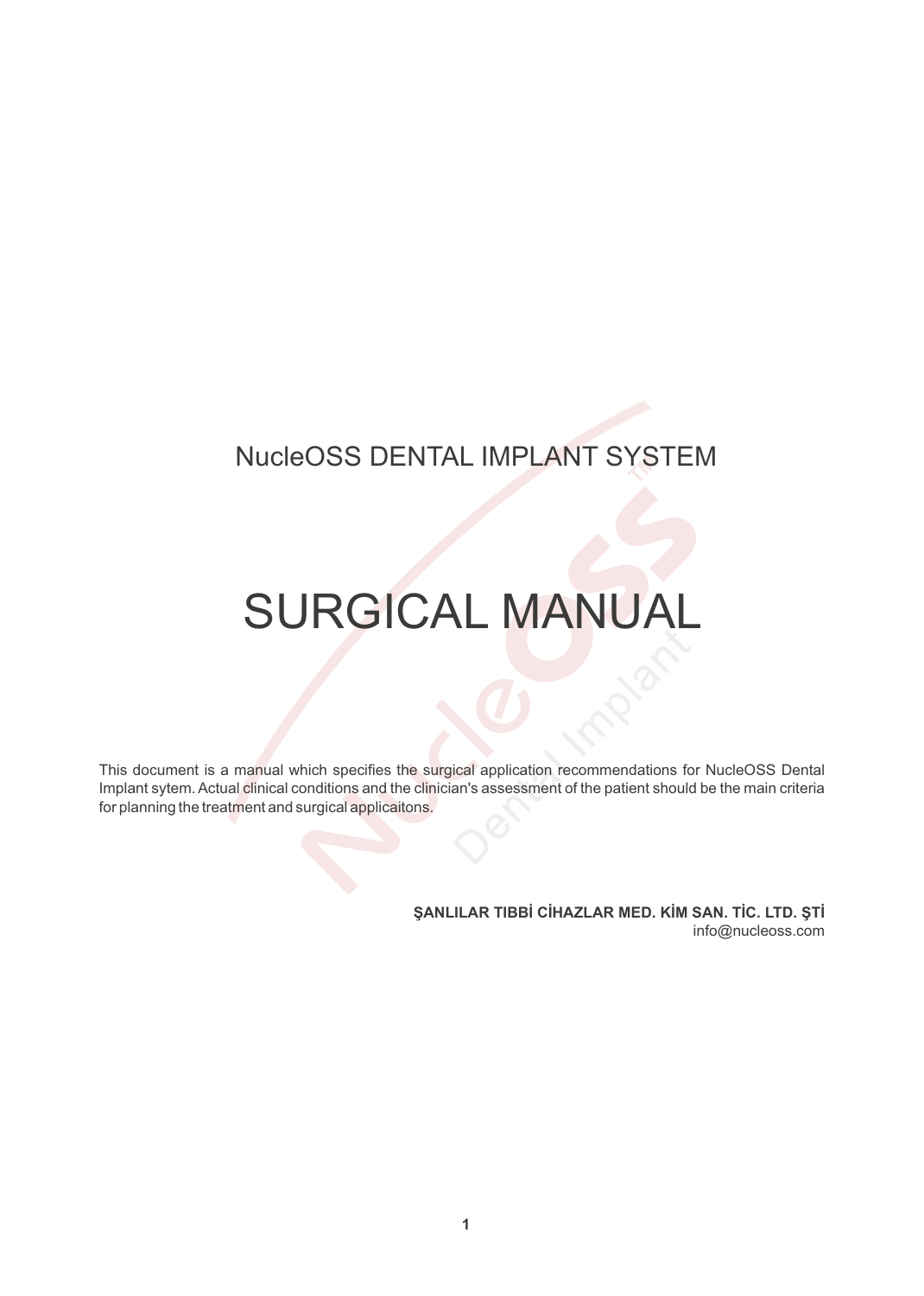## **Implant Specifications And Surgical Procedures: T6 Bone Level Implant**



The new T6 bone level implant, which carries modern and esthetic design details, offers a safe and comfortable surgical experience both to you and your patients. A wide variety of prosthetic superstructure components will help you to plan most appropriate treatment for your patient. Please refer to the Product Catalogue for superstructure line.

### **Specifications of T6 Implant:**



### Diameters & Lenghts :

T6 Bone Level Implant offers three different diameter and four length options as shown below;

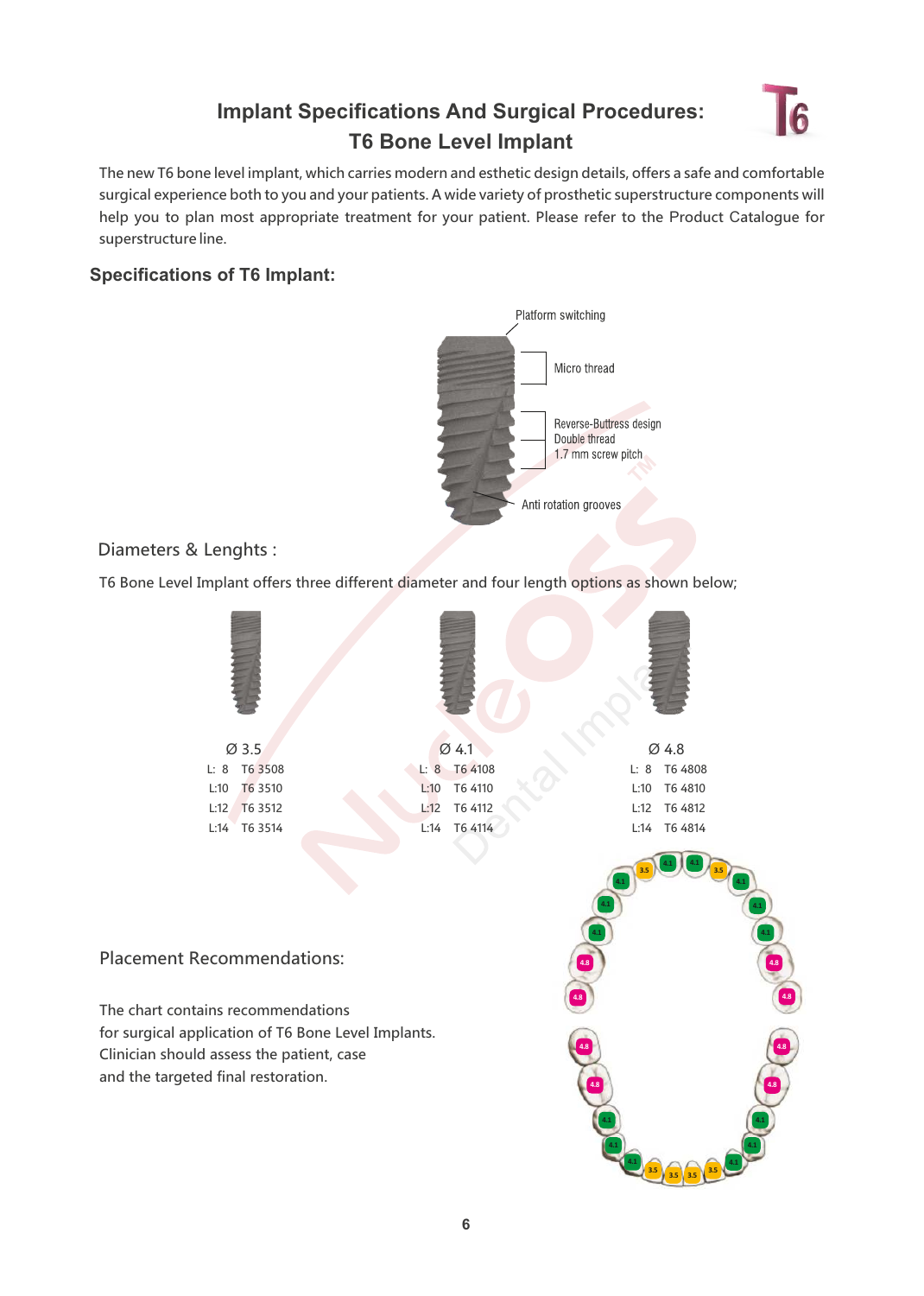## **Implant Site Preparation and Placement**

Bone preparation for Nucleoss T6 implant is shown below:

# $6$

### Ø 3.5 L: 12 mm



Ø 3.5 Implant Drill Protocol for D1/D2 Bone

### Ø 4.1 L: 12 mm







**ATTENTION:** Please keep in mind while planning the surgery; the site prepared with the surgical drills is 0.7 mm longer than the implant length to support healthier bone formation around the mplant neck.

#### Ø 4.8 L: 12 mm



Ø 4.8 Implant Drill Protocol for D1/D2 Bone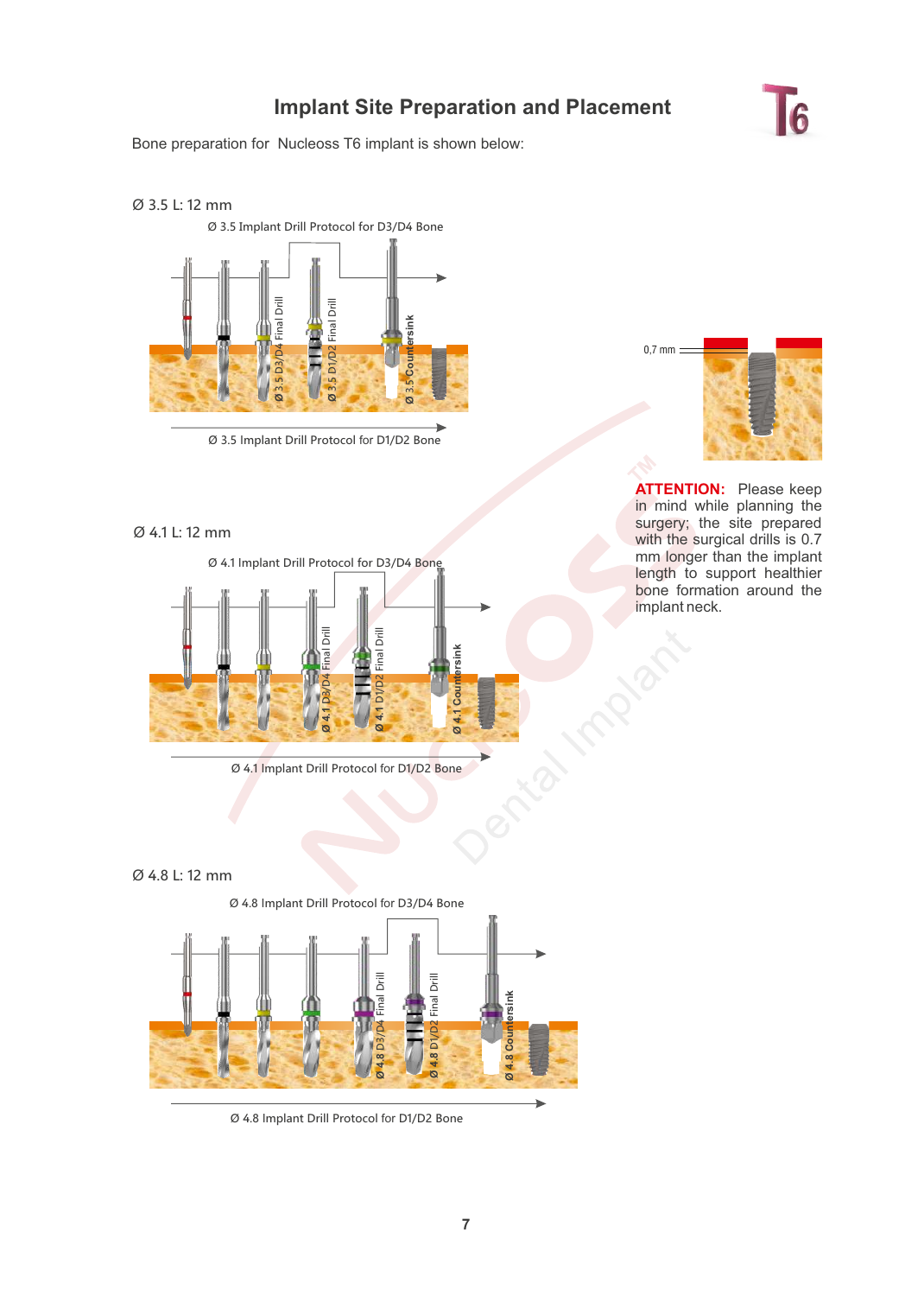

The tolerance of the site prepared with the **final (soft & medium) drills** to the implant is 0,2 mm. Please refer to the drawings below:

The tolerance of the site prepared with the **hard bone drills** to the implant is 0,4 mm. Please refer to the drawings below: